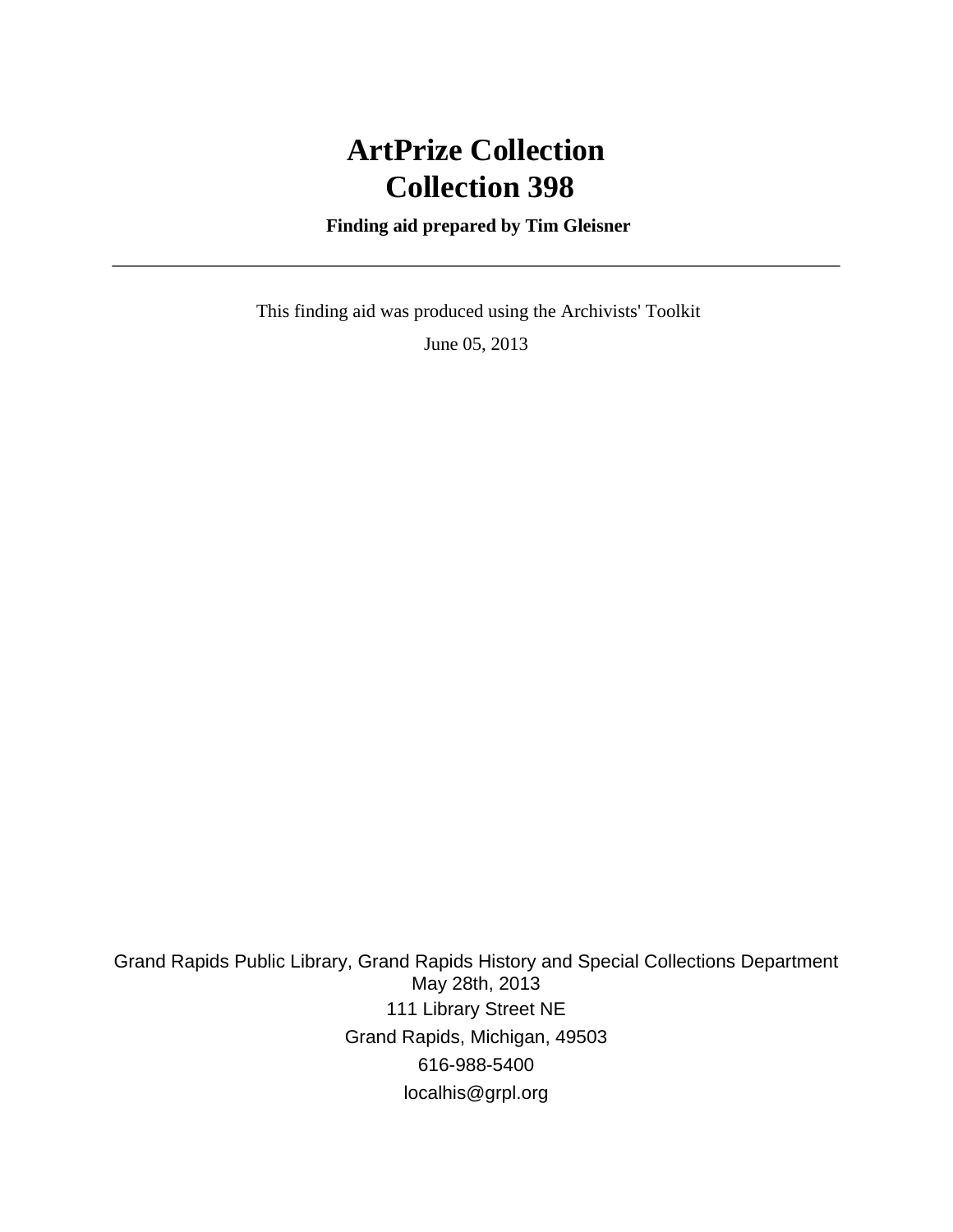## **Table of Contents**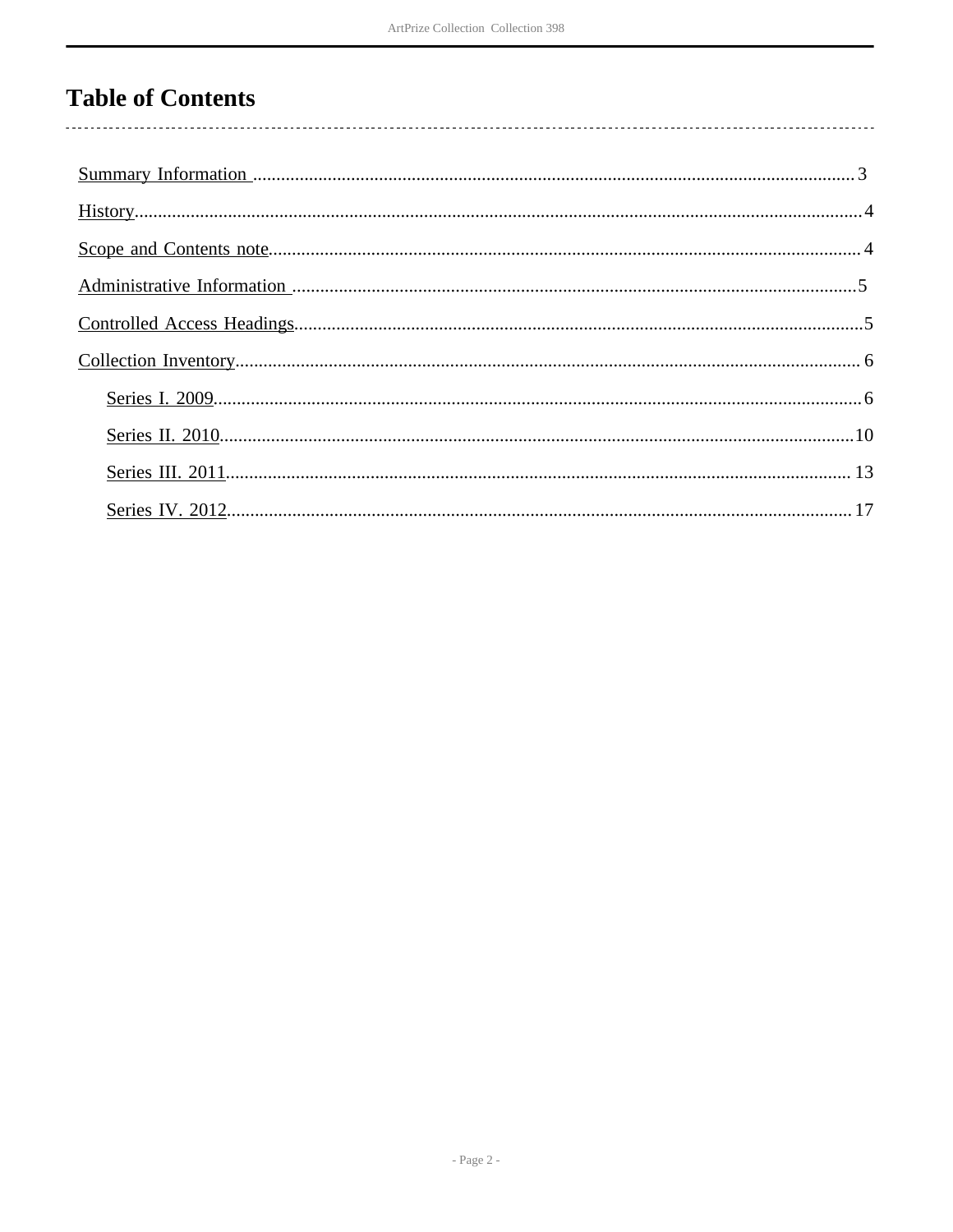# <span id="page-2-0"></span>**Summary Information**

| <b>Repository</b> | Grand Rapids Public Library, Grand Rapids History and Special<br><b>Collections Department</b>                                                                                                                                                                                                                                                                                                                                                                                                                                                                                                                                                                                                         |
|-------------------|--------------------------------------------------------------------------------------------------------------------------------------------------------------------------------------------------------------------------------------------------------------------------------------------------------------------------------------------------------------------------------------------------------------------------------------------------------------------------------------------------------------------------------------------------------------------------------------------------------------------------------------------------------------------------------------------------------|
| <b>Title</b>      | ArtPrize                                                                                                                                                                                                                                                                                                                                                                                                                                                                                                                                                                                                                                                                                               |
| Date [inclusive]  | 2009-2012                                                                                                                                                                                                                                                                                                                                                                                                                                                                                                                                                                                                                                                                                              |
| <b>Extent</b>     | 6.5 Linear feet                                                                                                                                                                                                                                                                                                                                                                                                                                                                                                                                                                                                                                                                                        |
| Language          | English                                                                                                                                                                                                                                                                                                                                                                                                                                                                                                                                                                                                                                                                                                |
| <b>Abstract</b>   | ArtPrize was founded in 2009 by Amway heir Rick DeVos. ArtPrize was<br>started as a art competition without any selection committees or curators.<br>In the first year of ArtPrize any site in the downtown area of Grand Rapids<br>could be listed as a venue for the competition. Also, there was an open<br>call to all artists to compete in the ArtPrize competition. The materials<br>in this collection were collected and gathered by Grand Rapids Public<br>Library staff. These materials include artist, venue and official ArtPrize<br>publications. Also, staff gathered articles on the ArtPrize event for certain<br>years and audio-visual materials, such as photographs, video, etc. |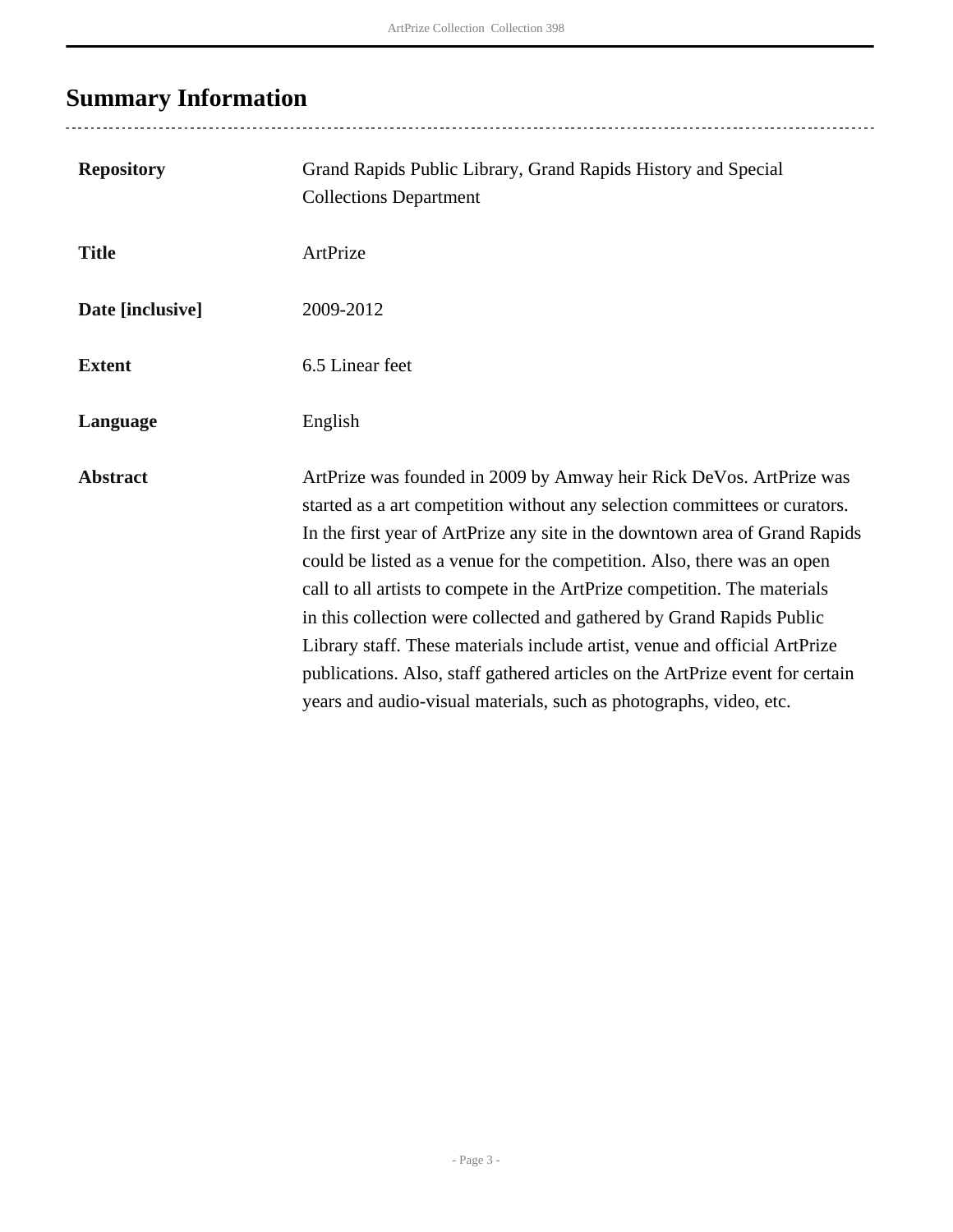## <span id="page-3-0"></span>**History**

ArtPrize was started in 2009. This art competiton was the creation of Amway heir Rick DeVos.

ArtPrize was started as a art competition without any selection committees or curators. In the first year of ArtPrize any site in the downtown area of Grand Rapids could be listed as a venue for the competition. Also, there was an open call to all artists to compete in the ArtPrize competition. All the winners of the cash prizes awarded at the end of the competition would be determined by popular vote. All voting was to be conducted via the internet or on the mobile devices of the public. On the opening day of ArtPrize on September 29th, 2009 there were over 159 venues that opened their spaces to public display. In this first year 1,262 artists submitted their work in the competition. These artists came from over 41 states and 14 countries.

Since the inaugural year ArtPrize has grown in size and stature. From 2009-2012 over 4,557 artists have participated in ArtPrize. 515 venues in Grand Rapids have shown the works of these artists. Over \$1,428,000.00 has been awarded to the winning artists for their work. 122,748 people have voted in all three years of this activity. Finally, it has been estimated that over 1 million visitors have come to Grand Rapids to view for themselves the art that is on display.

### <span id="page-3-1"></span>**Scope and Contents note**

The main series for the ArtPrize collection are broken down by year. Each sub-series for this collection is then broken down by type of material. Artists materials consist mainly of promotional material that was handed out by each artist that participated in ArtPrize. These range from 8 x 4 cards to individual business cards. These items are all arranged alphabetically by the last name of the artist.

Each year also has a sub-series for venues. Each venue had promotional materials for the artists they hosted. Again, these materials are arranged alphabetically by the name of the participating venue.

In some of the series there are sub-series for official publications of the ArtPrize event. These materials were gathered by Grand Rapids Public Library staff. These materials range from volunteer guides to ArtPrize promotional materials, such as the official posters for ArtPrize.

It is expected that this collection will grow in the future. Each new ArtPrize year will have materials that are collected and arranged by year, then artists, venues, official ArtPrize publications. New sub-series will be added if needed in the future.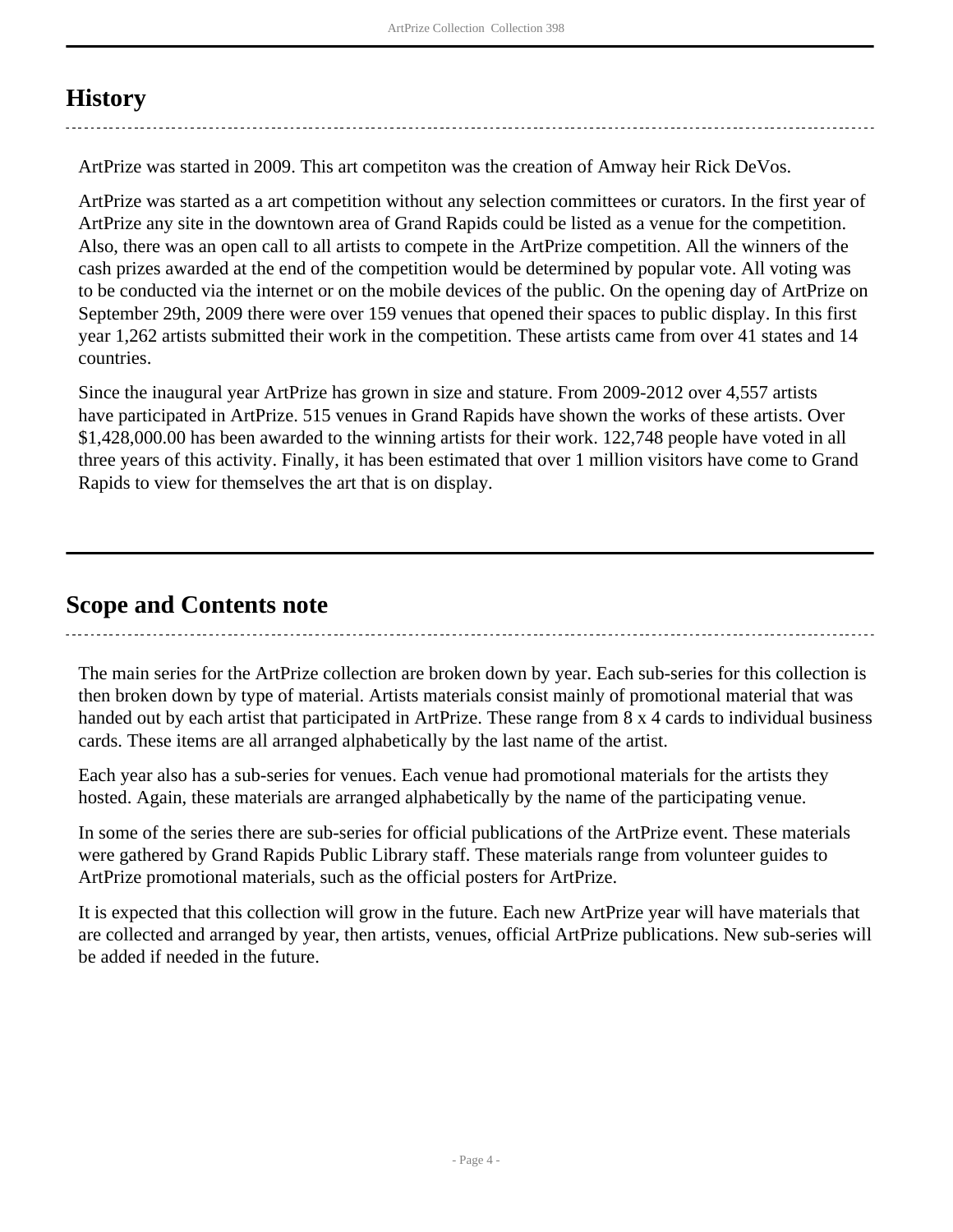## <span id="page-4-0"></span>**Administrative Information**

#### **Publication Information**

Grand Rapids Public Library, Grand Rapids History and Special Collections Department May 28th, 2013

#### **Immediate Source of Acquisition note**

5869.1

## <span id="page-4-1"></span>**Controlled Access Headings**

#### **Geographic Name(s)**

- Grand Rapids (Mich.) -- History
- Kent County (Mich.) -- History

#### **Subject(s)**

- Art -- Michigan -- Grand Rapids
- Artists -- Michigan -- Grand Rapids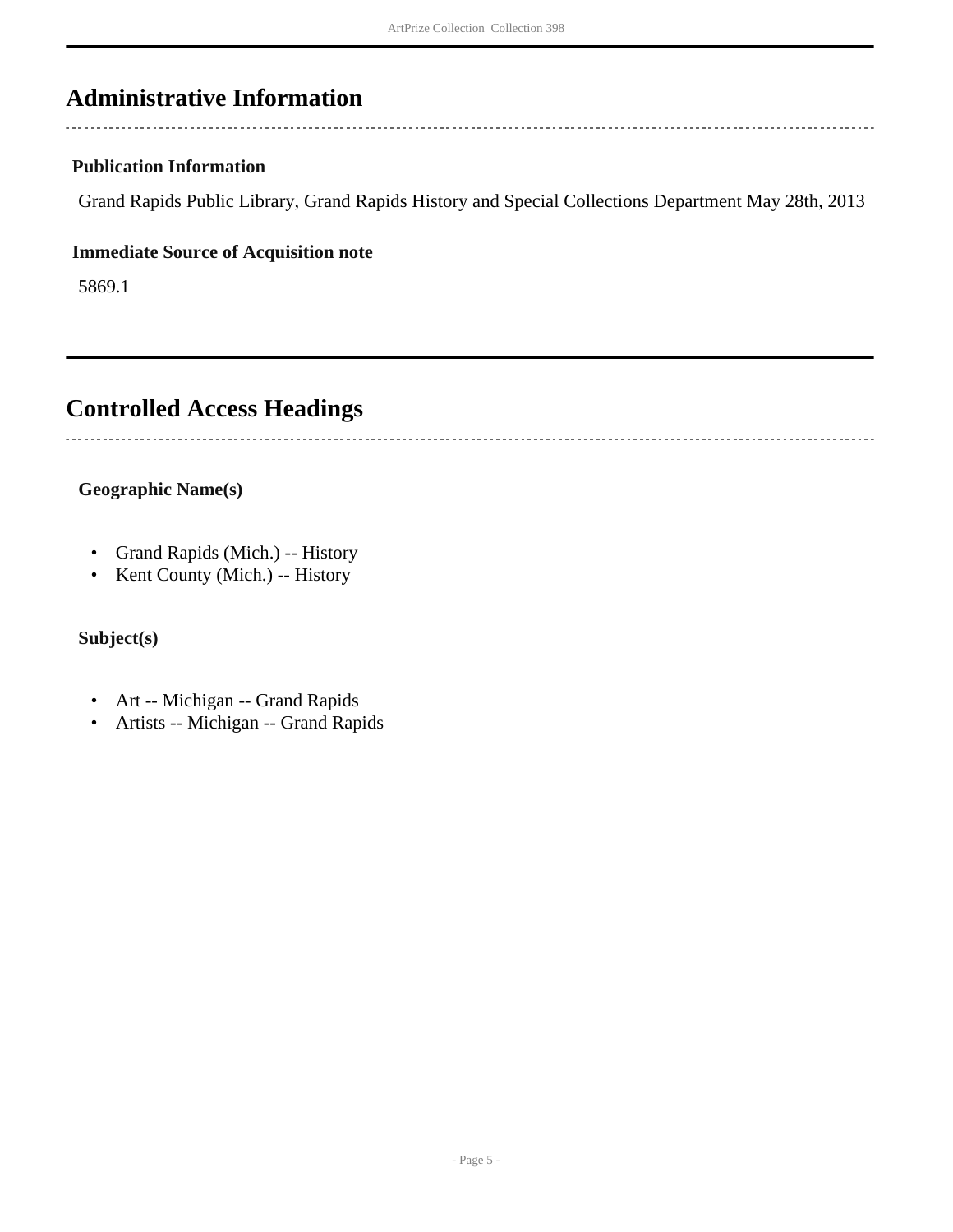## <span id="page-5-0"></span>**Collection Inventory**

<span id="page-5-1"></span>

| <b>Series I. 2009</b>            |              |                  |
|----------------------------------|--------------|------------------|
| <b>Subseries A Artists. 2009</b> |              |                  |
|                                  | <b>Box</b>   | Folder           |
| Artists A                        | $\,1\,$      | $\mathbf 1$      |
| Artists B                        | $\mathbf{1}$ | $\overline{2}$   |
| Artists C                        | $\mathbf 1$  | $\mathfrak{Z}$   |
| Artists D                        | $\mathbf{1}$ | $\overline{4}$   |
| Artists F                        | $\mathbf{1}$ | 5                |
| Artists G                        | $\mathbf{1}$ | $\sqrt{6}$       |
| Artists H                        | $\mathbf 1$  | $\boldsymbol{7}$ |
| Artists I                        | $\mathbf{1}$ | $\,8\,$          |
| Artists J                        | $\,1$        | $\overline{9}$   |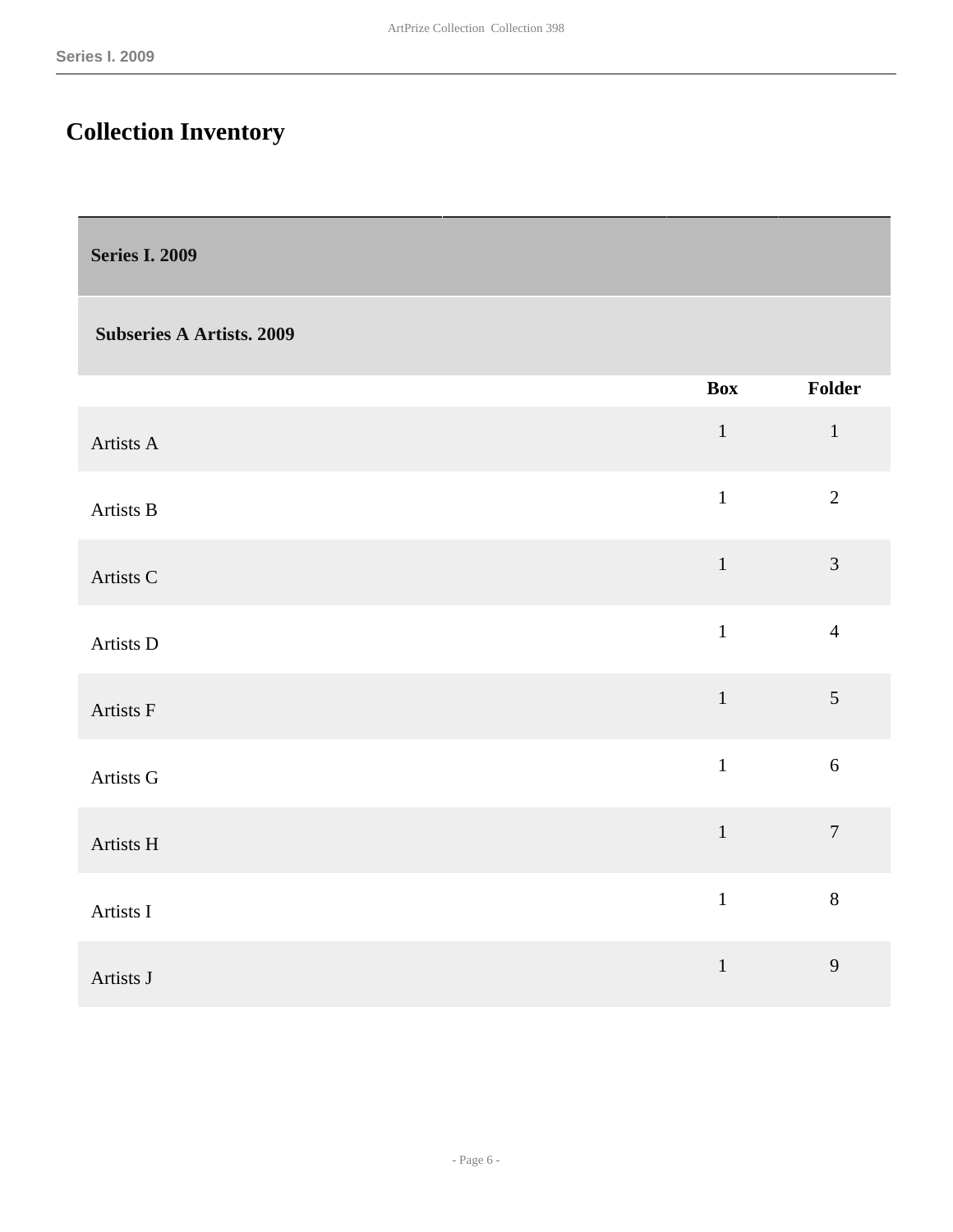| Artists K                                             | $1\,$        | $10\,$                       |
|-------------------------------------------------------|--------------|------------------------------|
| Artists L                                             | $\mathbf{1}$ | $11\,$                       |
| Artists M                                             | $1\,$        | $12\,$                       |
| Artists N                                             | $1\,$        | 13                           |
| Artists O                                             | $\mathbf 1$  | $14\,$                       |
| Artists P                                             | $\mathbf 1$  | 15                           |
| Artists R                                             | $\mathbf 1$  | $16\,$                       |
| Artists S                                             | $\,1\,$      | $17\,$                       |
| Artists T                                             | $\mathbf 1$  | $18\,$                       |
| Artists U                                             | $\,1\,$      | 19                           |
| Artists V                                             | $\mathbf 1$  | 20                           |
| Artists W                                             | $\mathbf{1}$ | 21                           |
| <b>Subseries B Artists Business Cards A - Z. 2009</b> |              | <b>Box</b><br>$\overline{2}$ |
| <b>Subseries C Venues. 2009</b>                       |              |                              |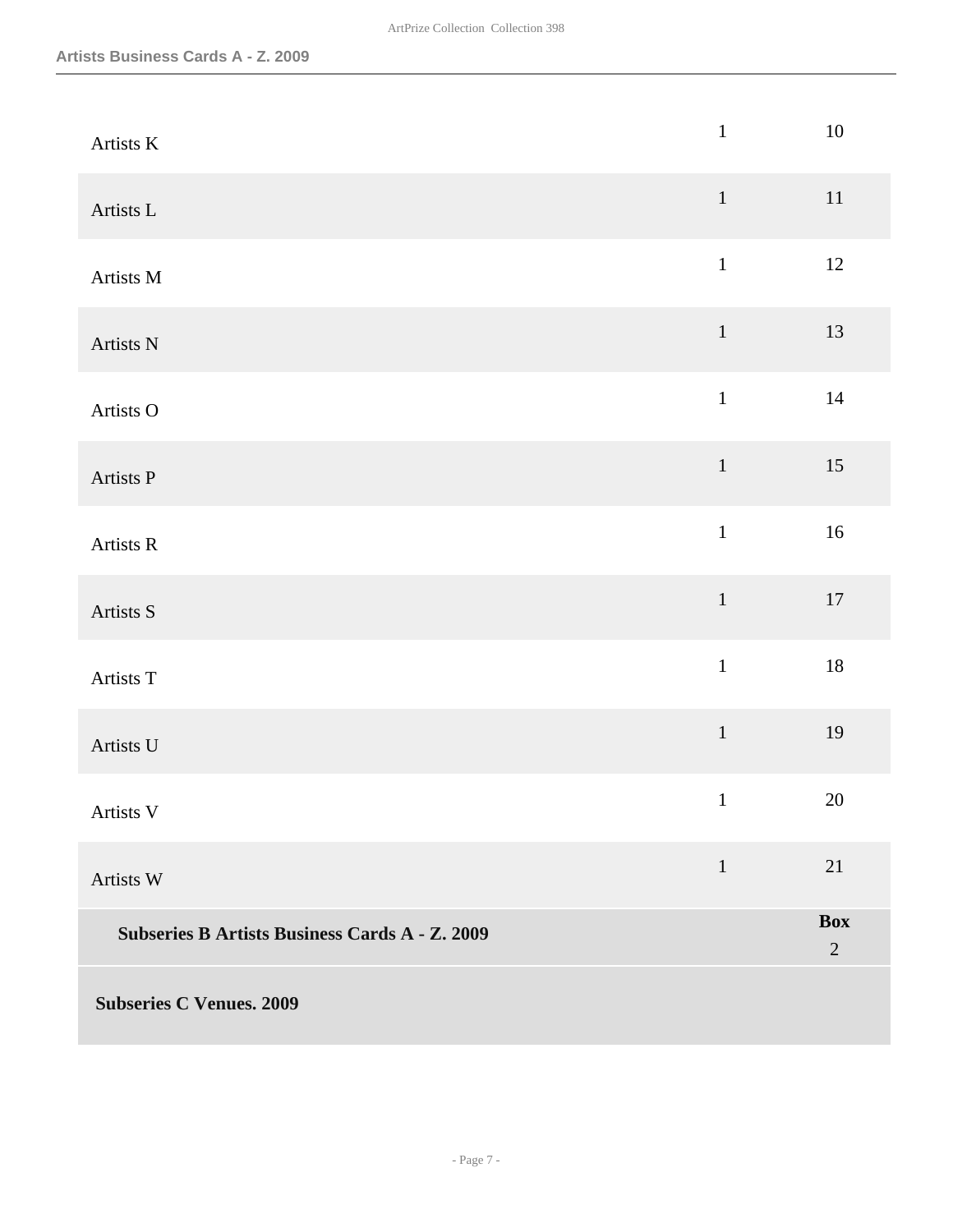|                                   | <b>Box</b>   | Folder       |
|-----------------------------------|--------------|--------------|
| Venues A                          | $\mathbf{1}$ | $22\,$       |
| Venues B                          | $\mathbf 1$  | 23           |
| Venues I                          | $\mathbf 1$  | $24\,$       |
| Venues K                          | $\mathbf{1}$ | 25           |
| Venues L                          | $\mathbf 1$  | $26\,$       |
| Venues M                          | $\mathbf{1}$ | $27\,$       |
| Venues R                          | $\mathbf 1$  | $28\,$       |
| Venues S                          | $\mathbf{1}$ | 29           |
| Venues U                          | $\,1\,$      | $30\,$       |
| Venues V                          | $\mathbf{1}$ | 31           |
| Venues W                          | $\mathbf{1}$ | 32           |
| <b>Subseries D Articles. 2009</b> |              |              |
|                                   | <b>Box</b>   | Folder       |
| Articles April - July 2009        | 3            | $\mathbf{1}$ |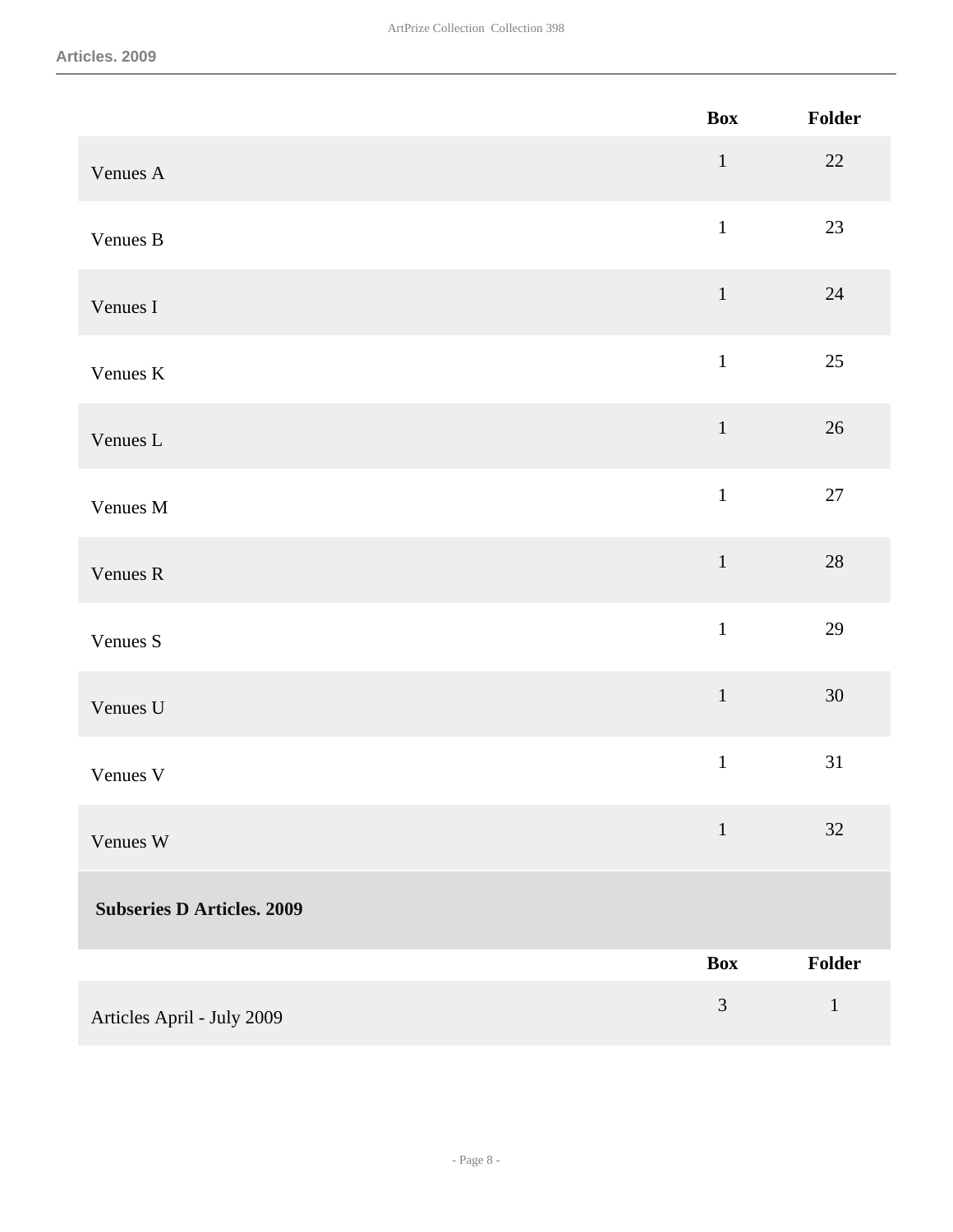| <b>Articles August 2009</b>         | 3 |   |
|-------------------------------------|---|---|
| Articles September 1st - 23rd 2009  | 3 | 3 |
| Articles September 24th - 30th 2009 | 3 | 4 |
| <b>Articles October 2009</b>        | 3 |   |

#### **Subseries E Official ArtPrize Publications. 2009**

|                                                     | <b>Box</b> | <b>Folder</b>  |
|-----------------------------------------------------|------------|----------------|
| <b>ArtPrize Registration Site Guidelines</b>        | 3          | 6              |
| <b>Official Merchandise Guide</b>                   | 3          | $\overline{7}$ |
| <b>ArtPrize Promotional Card</b>                    | 3          | 8              |
| Walk and Talk Art Guide                             | 3          | 9              |
| Week 2 Voting Instructions                          | 3          | 10             |
| Your Guide to Navigating ArtPrize                   | 3          | 11             |
| <b>Subseries F Artists and Venues Posters. 2009</b> |            |                |
|                                                     |            |                |

#### Posters H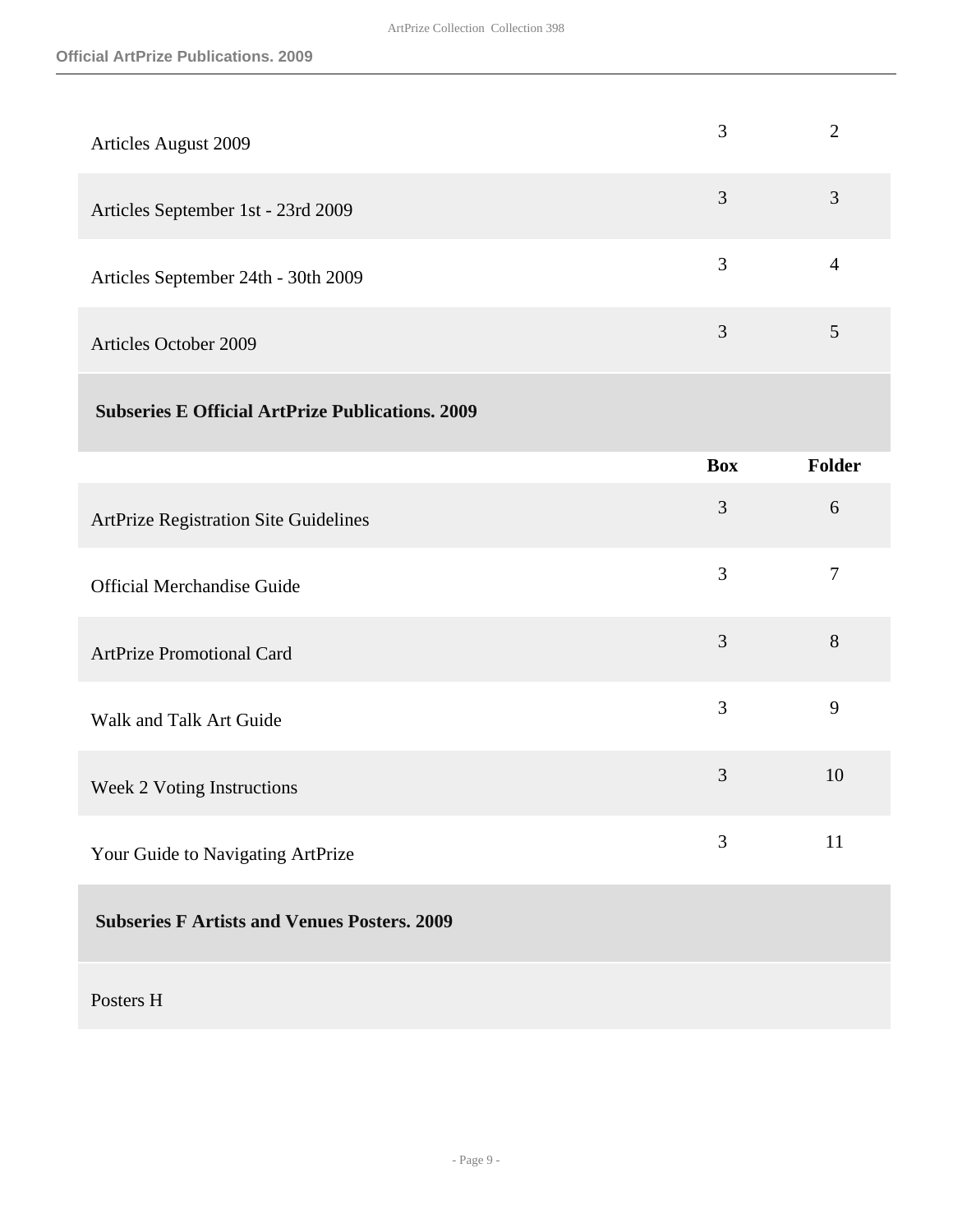<span id="page-9-0"></span>

| <b>Subseries G Ephemera. 2009</b> |                |                  |
|-----------------------------------|----------------|------------------|
|                                   | <b>Box</b>     | Folder           |
| <b>Grand Rapids Symphony</b>      | 3              | 12               |
| <b>Series II. 2010</b>            |                |                  |
| <b>Subseries A Artists. 2010</b>  |                |                  |
|                                   | <b>Box</b>     | Folder           |
| Artists A                         | $\overline{4}$ | $1\,$            |
| Artists B                         | $\overline{4}$ | $\overline{2}$   |
| Artists C                         | $\overline{4}$ | 3                |
| Artists D                         | $\overline{4}$ | $\overline{4}$   |
| Artists E                         | $\overline{4}$ | $\sqrt{5}$       |
| Artists F                         | $\overline{4}$ | $\sqrt{6}$       |
| Artists G                         | $\overline{4}$ | $\boldsymbol{7}$ |
| Artists H                         | $\overline{4}$ | $8\,$            |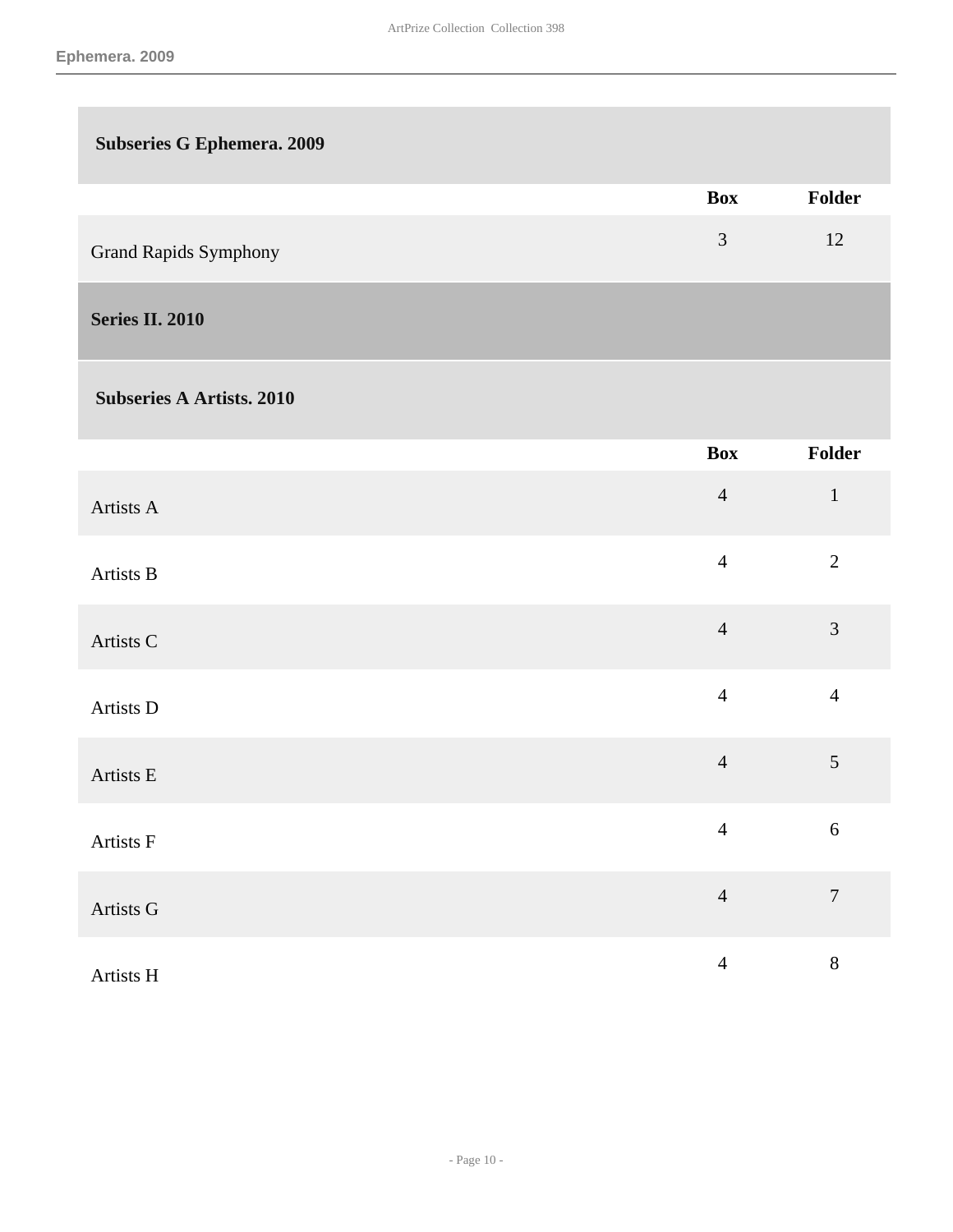| Artists J                                           | $\overline{4}$ | 9                            |
|-----------------------------------------------------|----------------|------------------------------|
| Artists K                                           | $\overline{4}$ | $10\,$                       |
| Artists L                                           | $\overline{4}$ | $11\,$                       |
| Artists M                                           | $\overline{4}$ | $12\,$                       |
| Artists N                                           | $\overline{4}$ | 13                           |
| Artists O                                           | $\overline{4}$ | $14\,$                       |
| Artists P                                           | $\overline{4}$ | 15                           |
| Artists R                                           | $\overline{4}$ | $16\,$                       |
| Artists S                                           | $\overline{4}$ | $17\,$                       |
| Artists T                                           | $\overline{4}$ | $18\,$                       |
| Artists V                                           | $\overline{4}$ | 19                           |
| Artists W                                           | $\overline{4}$ | 20                           |
| Artists Z                                           | $\overline{4}$ | 21                           |
| <b>Subseries B Artists Business Cards A-Z. 2010</b> |                | <b>Box</b><br>$\overline{2}$ |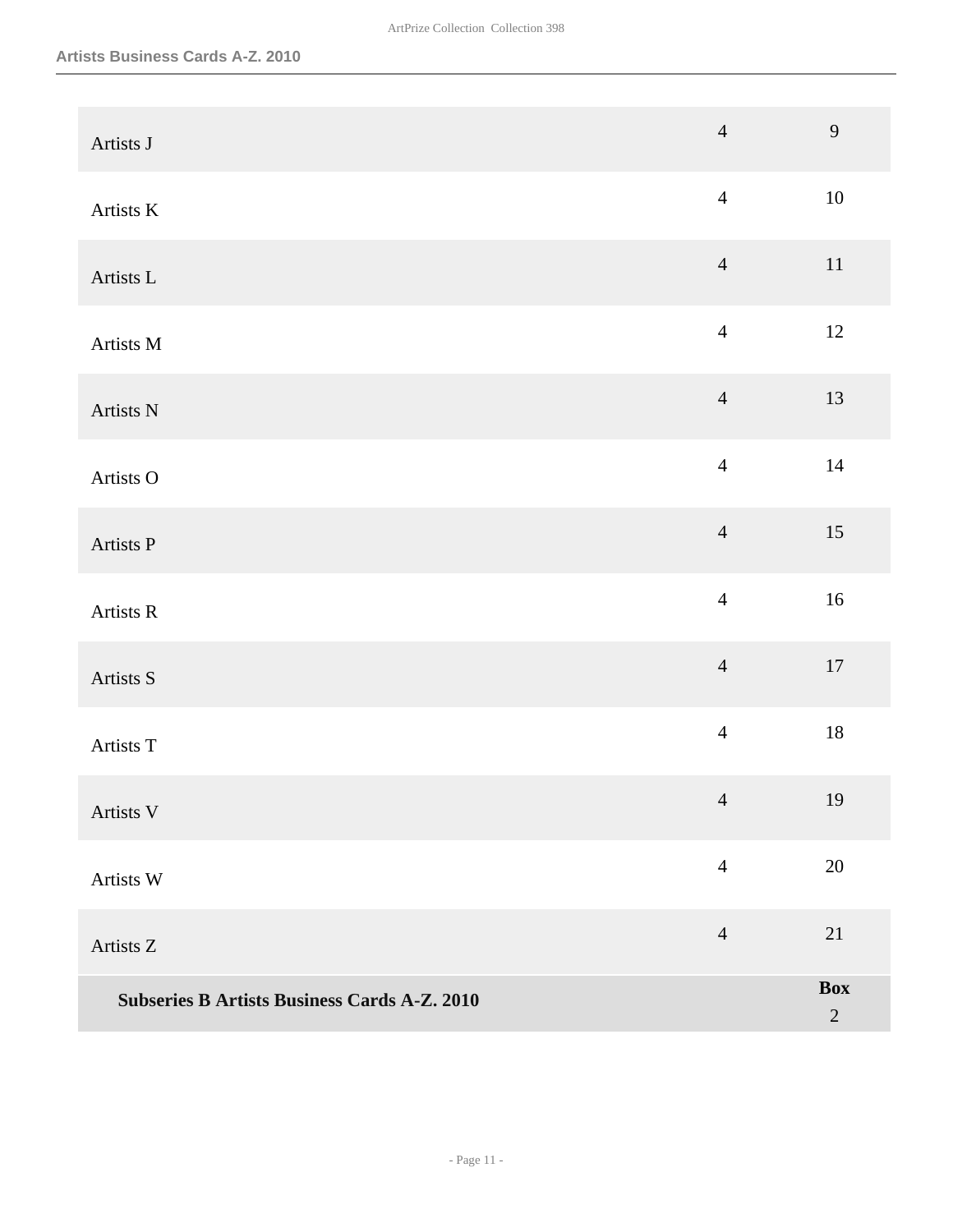| <b>Subseries C Venues. 2010</b>   |                |        |
|-----------------------------------|----------------|--------|
|                                   | <b>Box</b>     | Folder |
| Venues A                          | $\overline{4}$ | 22     |
| Venues B                          | $\overline{4}$ | 23     |
| Venues C                          | $\overline{4}$ | $24\,$ |
| Venues F                          | $\overline{4}$ | $25\,$ |
| Venues G                          | $\overline{4}$ | $26\,$ |
| Venues H                          | $\overline{4}$ | $27\,$ |
| Venues K                          | $\overline{4}$ | $28\,$ |
| Venues M                          | $\overline{4}$ | 29     |
| Venues P                          | $\overline{4}$ | $30\,$ |
| Venues U                          | $\overline{4}$ | 31     |
| Venues Y                          | $\overline{4}$ | $32\,$ |
| <b>Subseries D Articles. 2010</b> |                |        |
|                                   | <b>Box</b>     | Folder |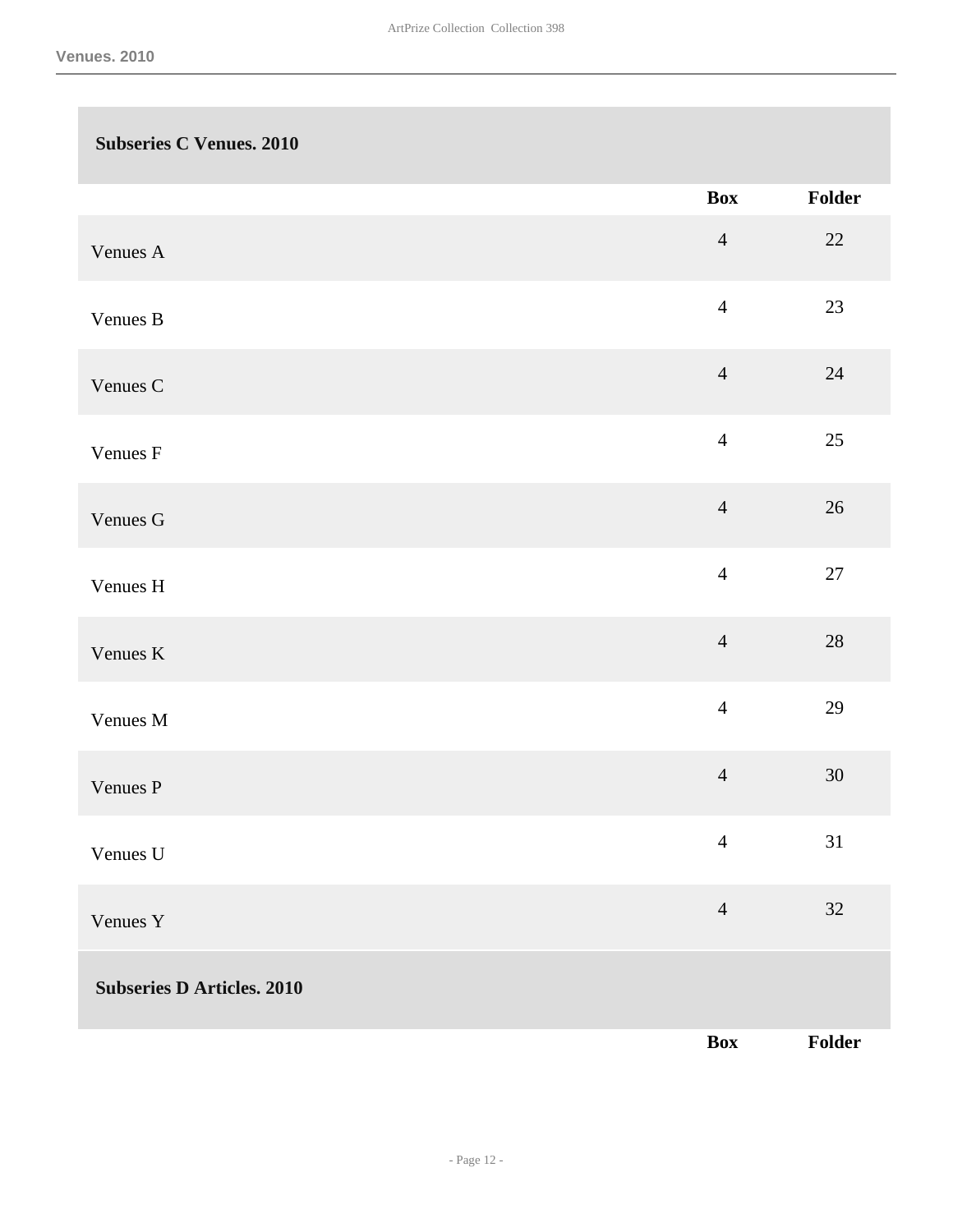| Articles January 2010        | 33 |
|------------------------------|----|
| <b>Articles October 2010</b> | 34 |

#### **Subseries E Official ArtPrize Publications. 2010**

|                        | Box       | <b>Folder</b> |
|------------------------|-----------|---------------|
| Ask Me Volunteer Guide | $\Lambda$ | 35            |
| Guide                  |           | 36            |

#### <span id="page-12-0"></span>**Series III. 2011**

#### **Subseries A Artists. 2011**

|           | Box | Folder         |
|-----------|-----|----------------|
| Artists A | 5   | $\mathbf{1}$   |
| Artists B | 5   | $\overline{2}$ |
| Artists C | 5   | $\mathfrak{Z}$ |
| Artists D | 5   | $\overline{4}$ |
| Artists F | 5   | 5              |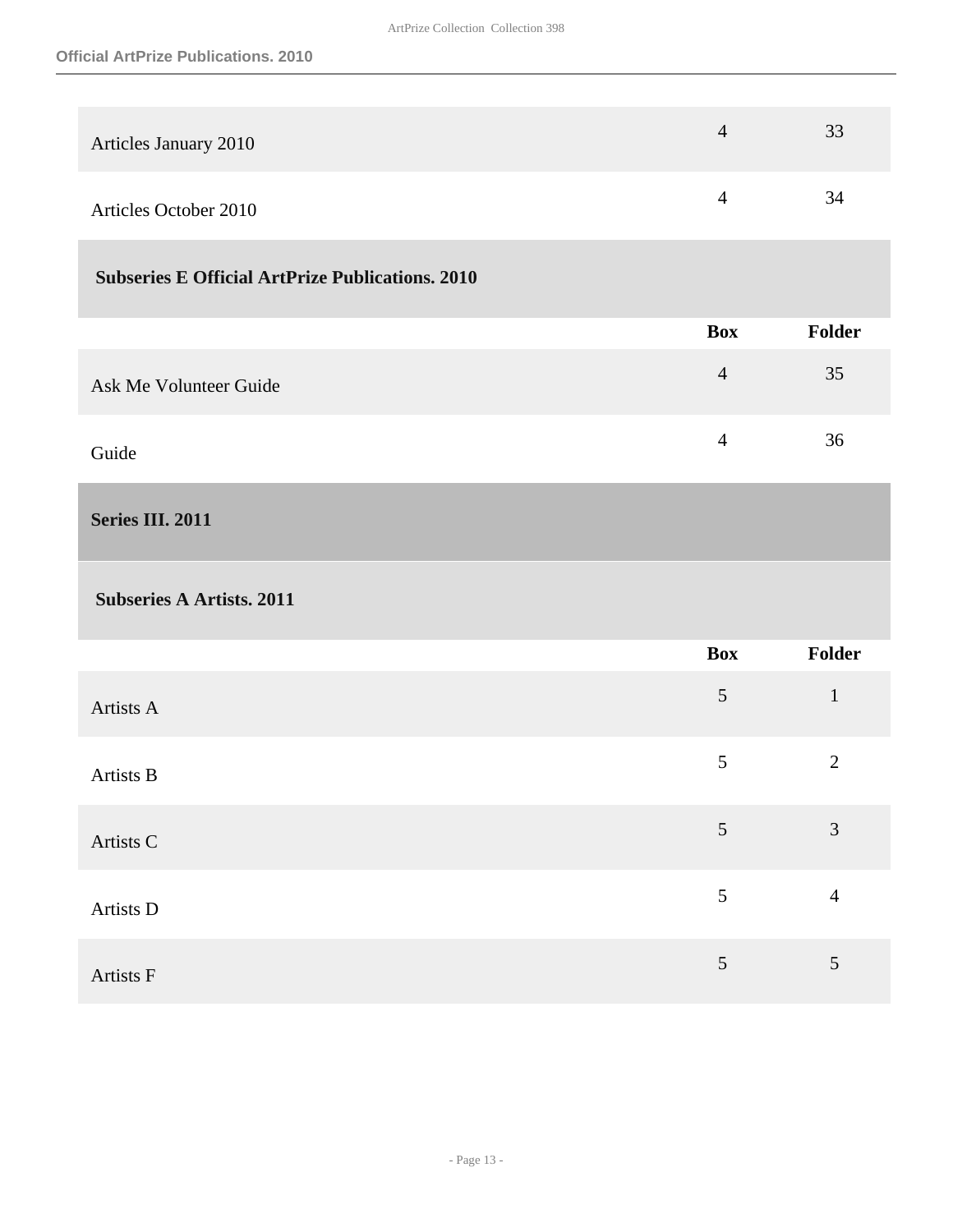| Artists G | $\sqrt{5}$     | $\sqrt{6}$ |
|-----------|----------------|------------|
| Artists H | $5\,$          | $\sqrt{ }$ |
| Artists I | $\mathfrak{S}$ | $\,8\,$    |
| Artists J | $\mathfrak{S}$ | 9          |
| Artists K | 5              | $10\,$     |
| Artists L | $\sqrt{5}$     | $11\,$     |
| Artists M | $\sqrt{5}$     | 12         |
| Artists N | $\sqrt{5}$     | 13         |
| Artists O | $\mathfrak{S}$ | $14\,$     |
| Artists P | $\mathfrak{S}$ | 15         |
| Artists R | $\sqrt{5}$     | 16         |
| Artists S | $5\,$          | $17\,$     |
| Artists T | $\sqrt{5}$     | $18\,$     |
| Artists V | $5\,$          | 19         |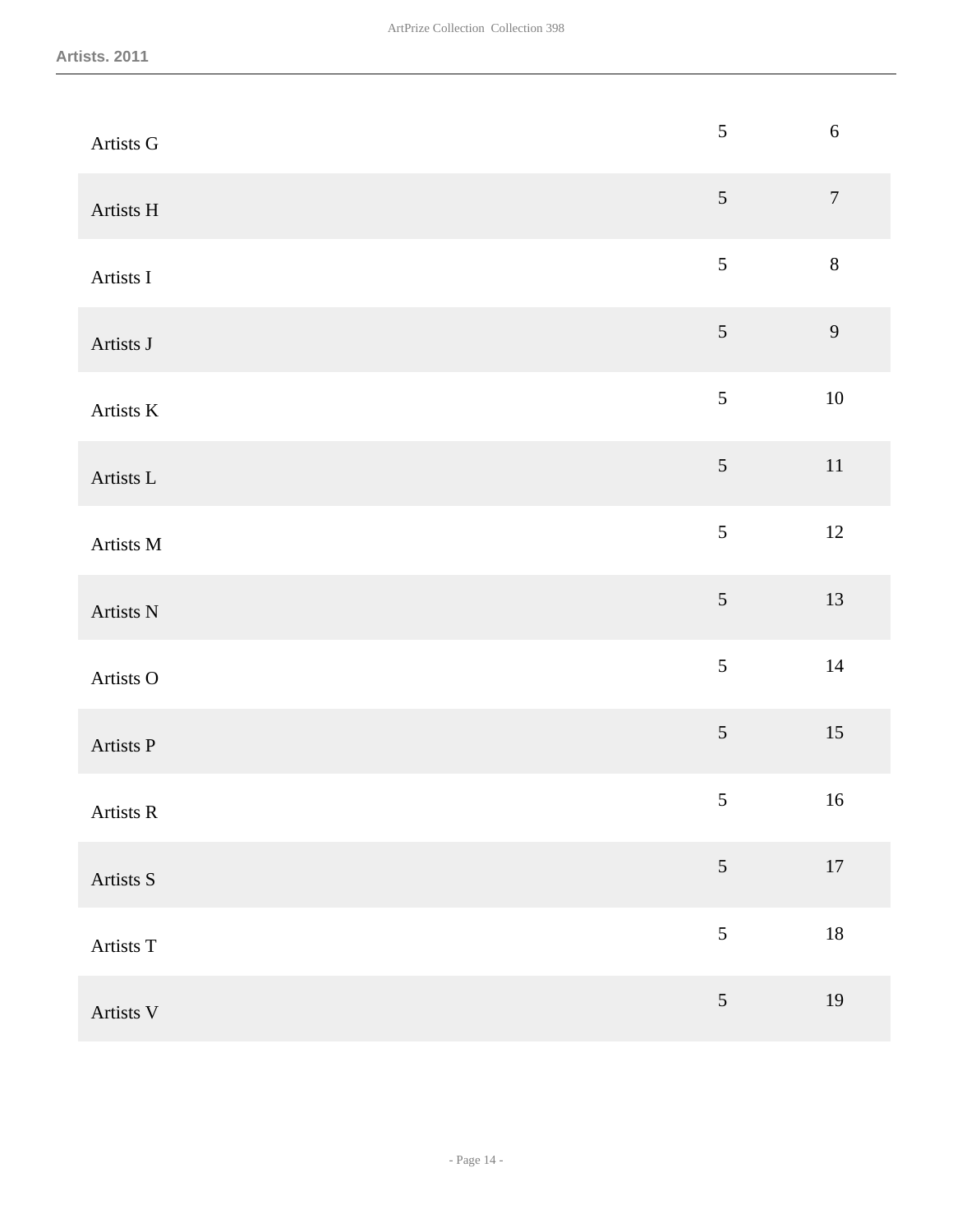| Artists W                                             | 5              | 20                       |
|-------------------------------------------------------|----------------|--------------------------|
| Artists Y                                             | 5              | 21                       |
| Artists Z                                             | $\sqrt{5}$     | 22                       |
| <b>Subseries B Artists Business Cards A - Z. 2011</b> |                | <b>Box</b><br>$\sqrt{6}$ |
| <b>Subseries C Venues. 2011</b>                       |                |                          |
|                                                       | <b>Box</b>     | Folder                   |
| Venues A                                              | $\sqrt{5}$     | 23                       |
| Venues B                                              | 5              | 24                       |
| Venues C                                              | 5              | 25                       |
| Venues E                                              | $\mathfrak{S}$ | 26                       |
| Venues F                                              | $\mathfrak{S}$ | 27                       |
| Venues G                                              | $\sqrt{5}$     | $28\,$                   |
| Venues L                                              | $\mathfrak{S}$ | 29                       |
| Venues M                                              | $\mathfrak{S}$ | 30                       |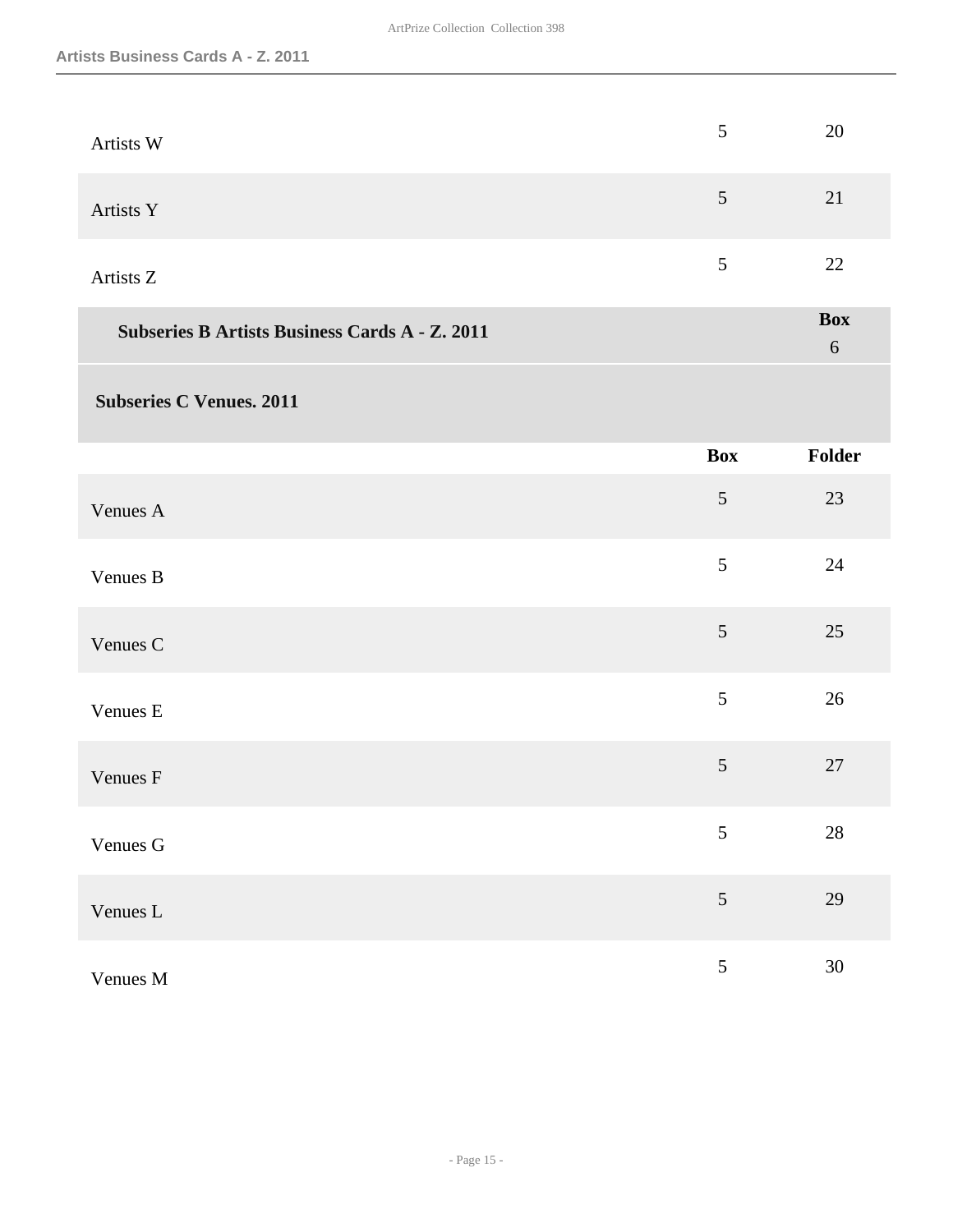| Venues P                                                | 5              | 31             |
|---------------------------------------------------------|----------------|----------------|
| Venues R                                                | 5              | 32             |
| Venues S                                                | $\mathfrak{S}$ | 33             |
| Venues U                                                | 5              | 34             |
| Venues W                                                | 5              | 35             |
| <b>Subseries D Official ArtPrize Publications. 2011</b> |                |                |
|                                                         | <b>Box</b>     | Folder         |
| Guide                                                   | $\overline{7}$ | $\mathbf{1}$   |
|                                                         |                | <b>Drawer</b>  |
| Official 2011 ArtPrize Poster                           |                | FF VIII E      |
|                                                         | <b>Box</b>     | Folder         |
| Thank You Card                                          | $\tau$         | $\overline{2}$ |
| Venue Map                                               | $\overline{7}$ | 3              |
| Ask Me Volunteer Booklet                                | $\overline{7}$ | $\overline{4}$ |
| <b>Subseries E Artists and Venues Posters. 2011</b>     |                |                |
|                                                         | <b>Box</b>     | Folder         |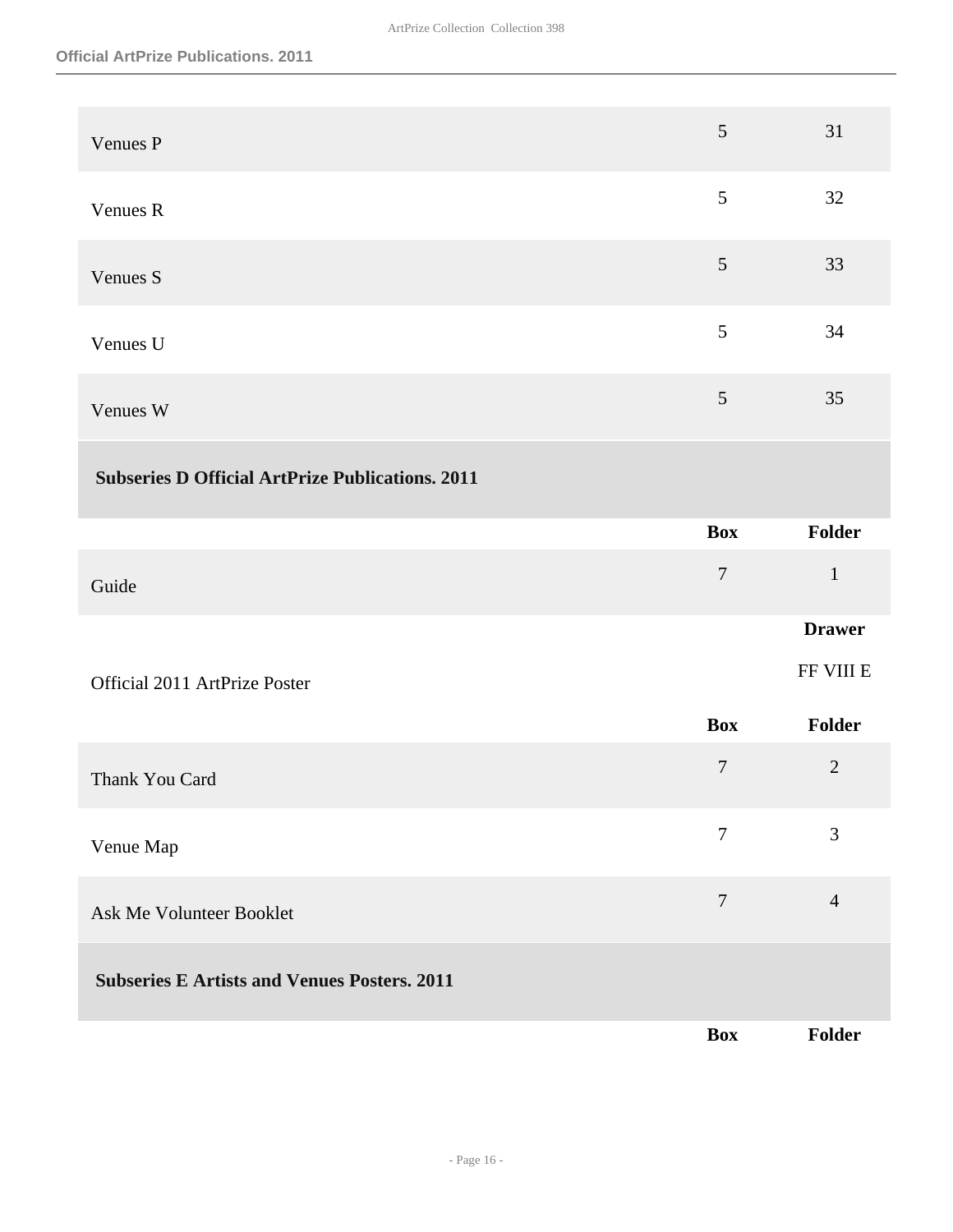| Posters G | ◠          |
|-----------|------------|
|           | <b>Box</b> |
| Posters M |            |

#### Posters N

| <b>Subseries F Ephemera. 2011</b>         | <b>Box</b> | Folder         |
|-------------------------------------------|------------|----------------|
|                                           |            | $\overline{5}$ |
| <b>Subseries G Video and Photos. 2011</b> | <b>Box</b> | Folder         |
|                                           |            | $\mathsf{h}$   |

#### <span id="page-16-0"></span>**Series IV. 2012**

 **Subseries A Artists. 2012** 

|           | <b>Box</b> | Folder           |
|-----------|------------|------------------|
| Artists A | $\, 8$     | $\mathbf{1}$     |
| Artists B | $\,8\,$    | $\overline{2}$   |
| Artists C | $8\,$      | $\mathfrak{Z}$   |
| Artists D | $8\,$      | $\overline{4}$   |
| Artists E | $\, 8$     | $\mathfrak s$    |
| Artists F | $8\,$      | $\boldsymbol{6}$ |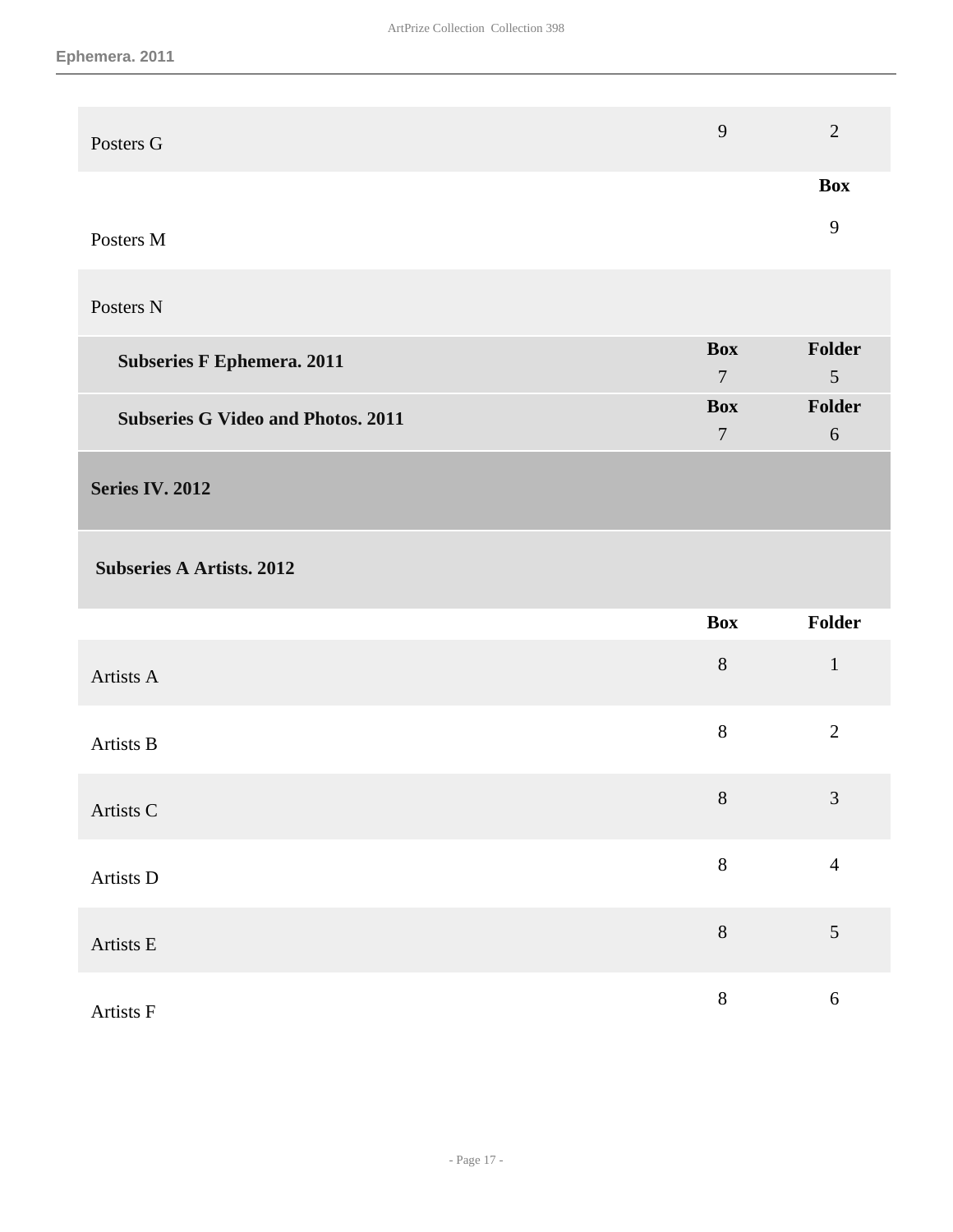| Artists G           | $8\,$           | $\boldsymbol{7}$ |
|---------------------|-----------------|------------------|
| Artists H           | $8\,$           | $8\,$            |
| Artists I           | $8\,$           | 9                |
| Artists J           | $8\,$           | $10\,$           |
| Artists $\mathbf K$ | $8\,$           | $11\,$           |
| Artists L           | $8\,$           | 12               |
| Artists M           | $8\,$           | 13               |
| Artists N           | $8\,$           | $14\,$           |
| Artists O           | $8\,$           | $15\,$           |
| Artists P           | $8\,$           | $16\,$           |
| Artists R           | $8\phantom{.}8$ | 17               |
| Artists S           | $8\,$           | $18\,$           |
| Artists T           | $8\,$           | $19\,$           |
| Artists V           | $8\,$           | $20\,$           |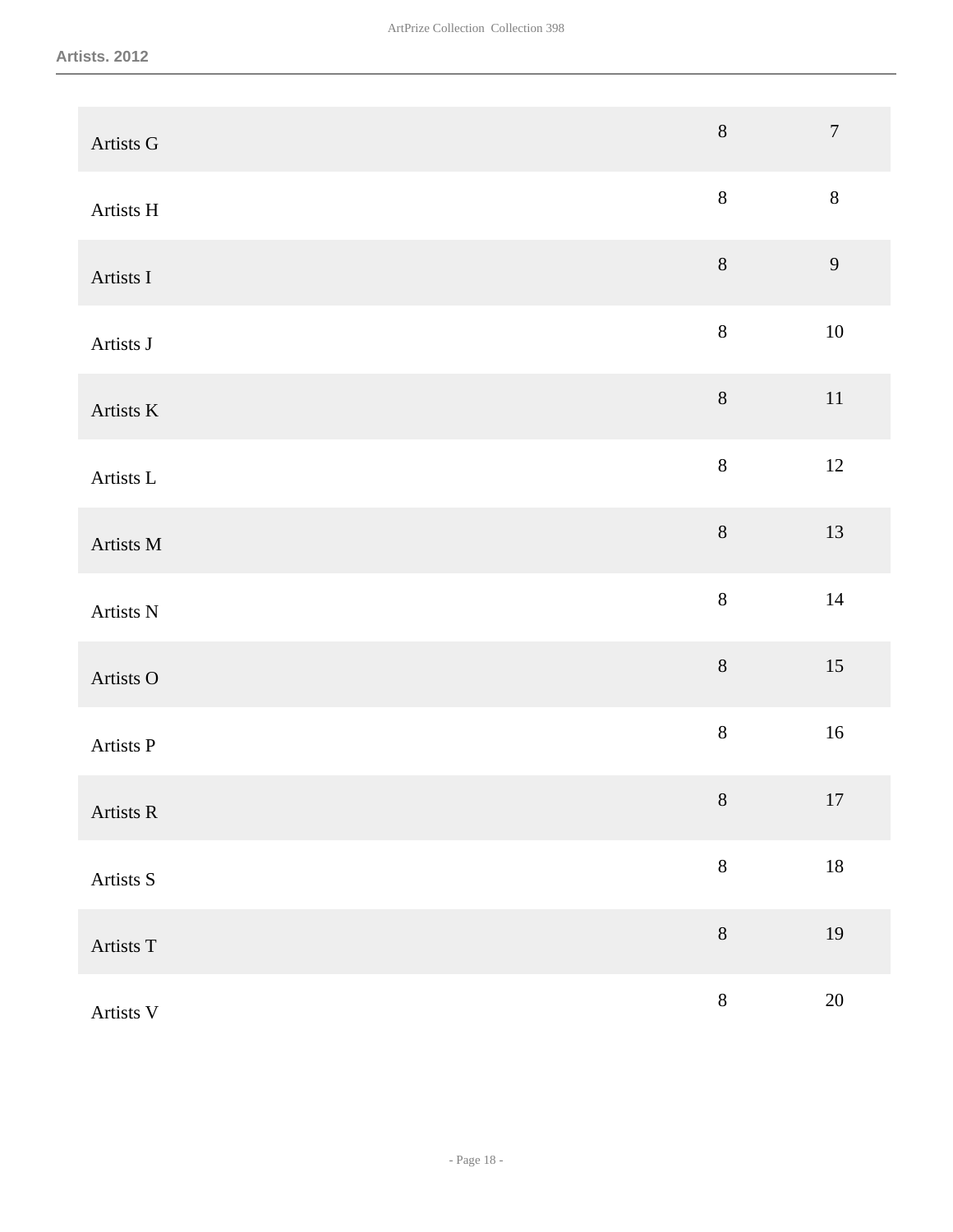| Artists W                                             | $8\,$      | 21                  |
|-------------------------------------------------------|------------|---------------------|
| Artists Y                                             | $8\,$      | 22                  |
| <b>Subseries B Artists Business Cards A - Z. 2012</b> |            | <b>Box</b><br>$6\,$ |
| <b>Subseries C Venues. 2012</b>                       |            |                     |
|                                                       | <b>Box</b> | Folder              |
| Venues A                                              | $8\,$      | 23                  |
| Venues C                                              | $8\,$      | 24                  |
| Venues F                                              | $8\,$      | 25                  |
| Venues G                                              | 8          | 26                  |
| Venues H                                              | $8\,$      | 27                  |
| Venues K                                              | $8\,$      | 28                  |
| Venues S                                              | $8\,$      | 29                  |
| Venues U                                              | $8\,$      | $30\,$              |
| Venues W                                              | $8\,$      | $31\,$              |